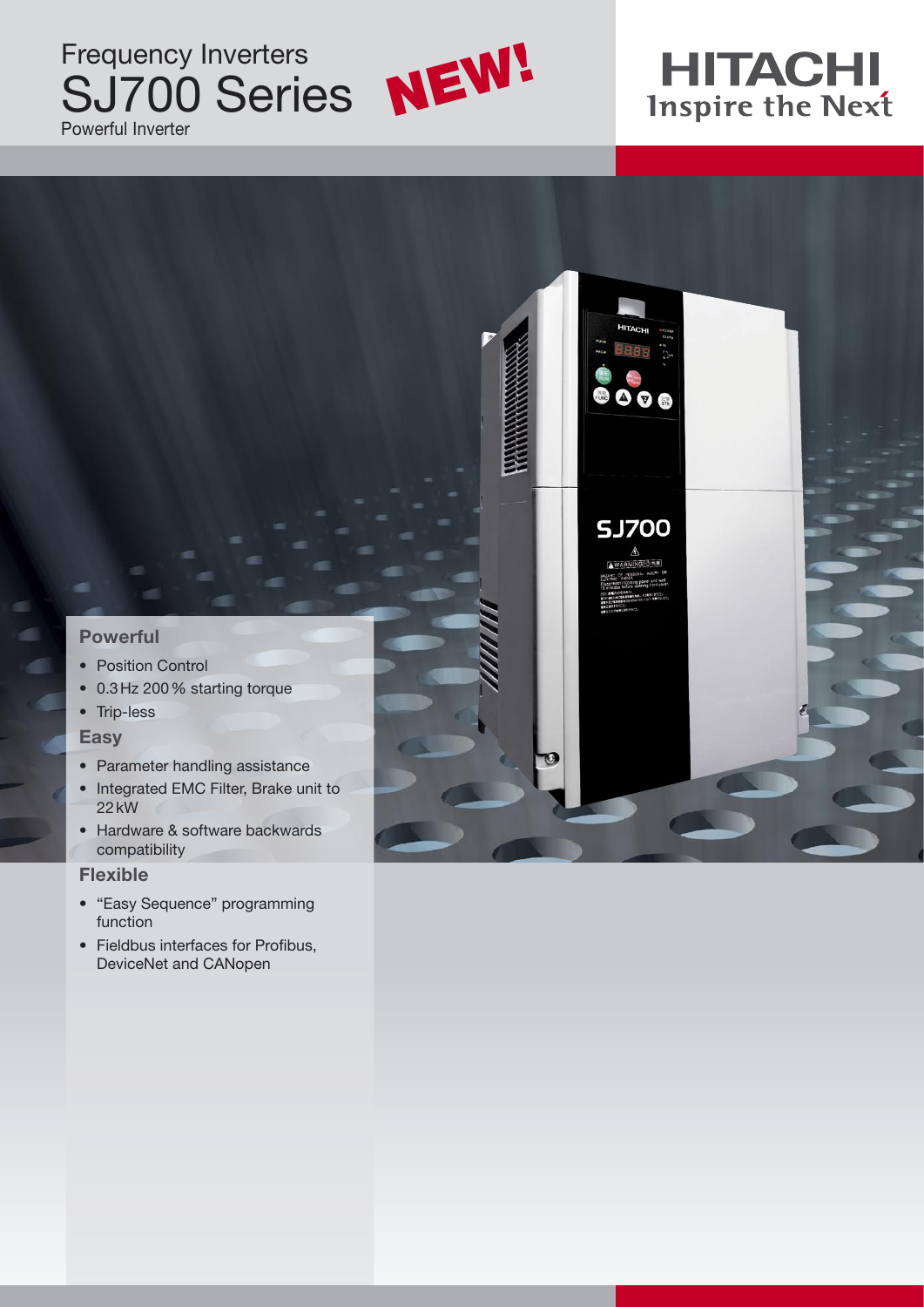#### **Trip Avoidance**

#### **Overcurrent & Voltage Suppression function**

A combination of fast internal processing speed, improved current control and the overcurrent and overvoltage suppression functions leads to the avoidance of inverter trip during acceleration and deceleration.



#### **High starting torque, powerful drive and easy set-up**

Improvements to the Sensorless Vector Control allow for the realization of 200% starting torque at 0.3Hz.

Auto-tuning makes adjustment of the motor constants easy.

Ideally suited for applications where high torque is needed such as cranes, extruders or lifts.



#### **Integrated Features**

#### **Built-in EMC filter, Brake Unit**

Installation cost and space can both be reduced due to the integration of an EMC filter and braking unit.

The integrated filter meets the EN61800-3-2nd Environment standard.

The braking unit is integrated in units up to 22 kW

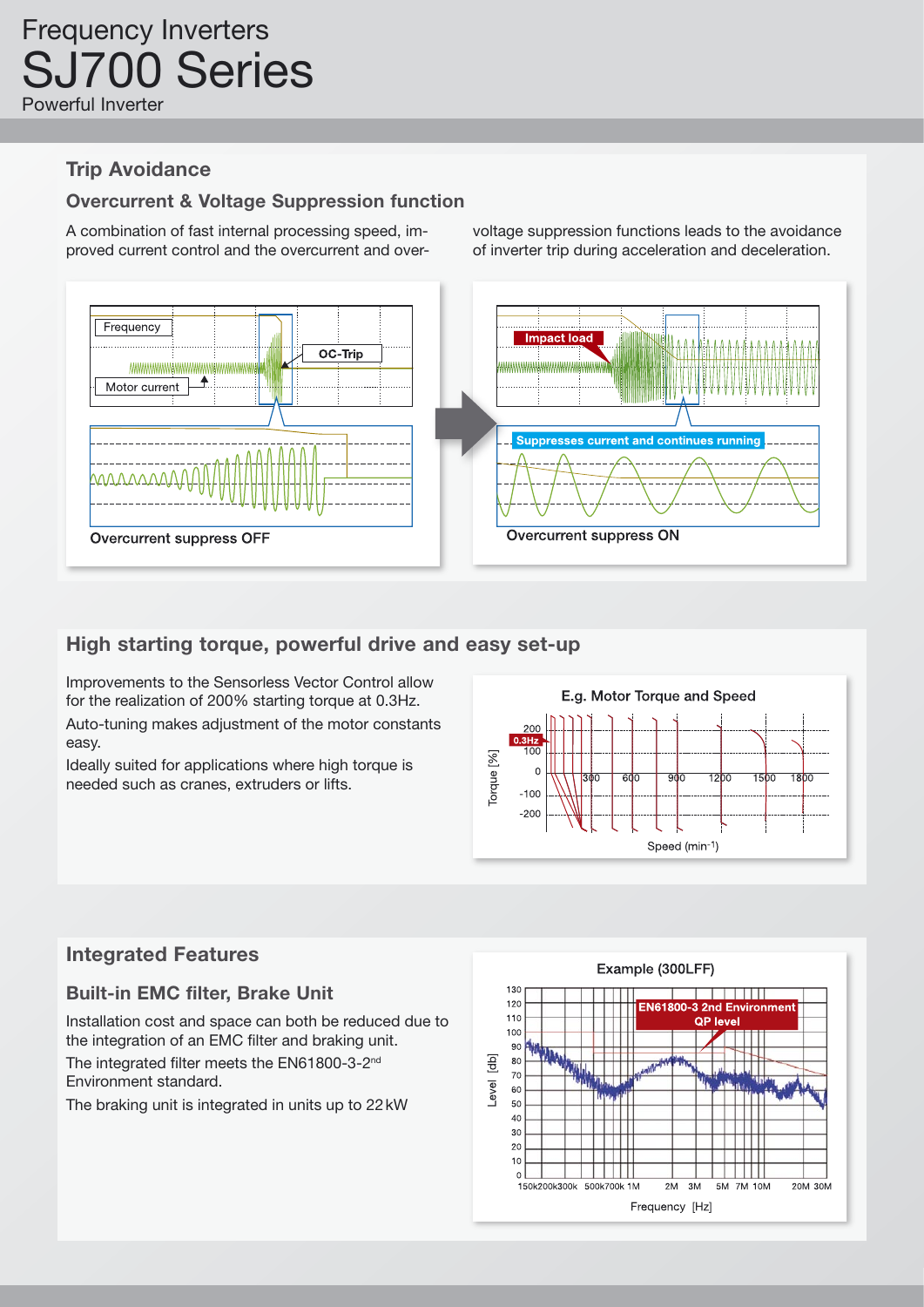

#### **[EzSQ: Easy Sequence] Programming function**

#### **Logical control of an application via the inverter-integrated programming function**

- Basic-like high level language
- Max. 512 Steps
- Position Control (with encoder)

Complex logic sequences are programmed using EzSQ and then downloaded to the SJ700 inverter.

External logic using a PLC or relays can be avoided.

#### **Usage example**



#### Replace relay sequence through software

#### **Easy Parameter Handling**

#### Basic Mode

- Display only basic parameters User mode
- Display only user selected parameters
- Compare mode
- Display only adjusted parameters

#### **Backwards Compatibility**

Data from existing Hitachi SJ300 drives can be copied and downloaded via the remote operator (SRW-OJ) to an SJ700 drive.

The terminal blocks of the SJ300 and SJ700 are identical and can be seamlessly transferred.



Examples of use include automatic speed control based on load, such as the swift-lift function of a crane.

Other examples include:

• Sleep Mode • Load Distribution and many more